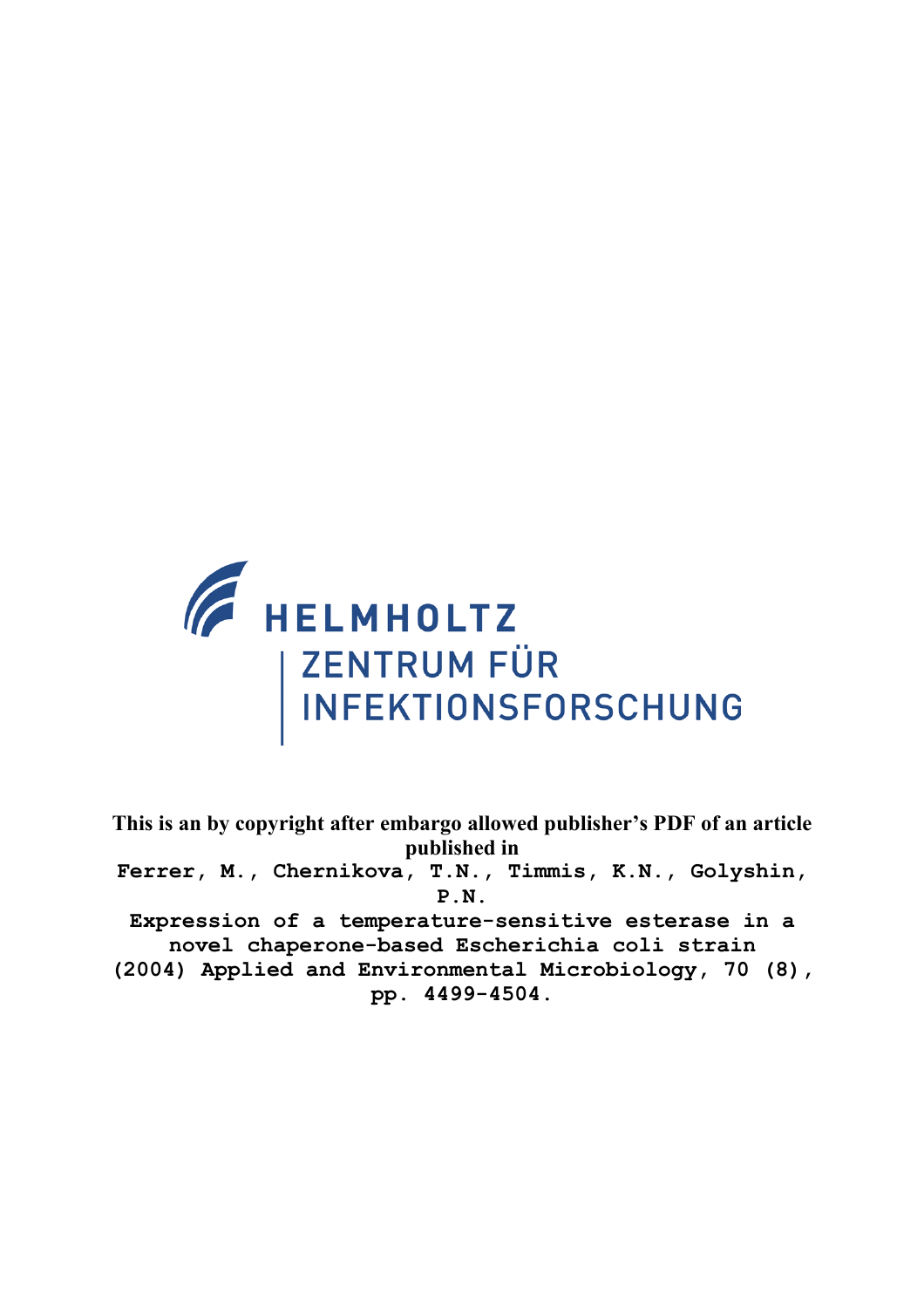# Expression of a Temperature-Sensitive Esterase in a Novel Chaperone-Based *Escherichia coli* Strain

Manuel Ferrer,<sup>1\*</sup> Tatyana N. Chernikova,<sup>1,2</sup> Kenneth N. Timmis,<sup>1,2</sup> and Peter N. Golyshin<sup>1,2</sup>

*Department of Microbiology, GBF—German Research Centre for Biotechnology, 38124 Braunschweig,*<sup>1</sup> *and Institute of Microbiology, Biozentrum, Technical University of Braunschweig, 38106 Braunschweig,*<sup>2</sup> *Germany*

Received 17 February 2004/Accepted 14 April 2004

**A new principle for expression of heat-sensitive recombinant proteins in** *Escherichia coli* **at temperatures close to 4°C was experimentally evaluated. This principle was based on simultaneous expression of the target protein with chaperones (Cpn60 and Cpn10) from a psychrophilic bacterium,** *Oleispira antarctica* **RB8T , that allow** *E. coli* **to grow at high rates at 4°C (maximum growth rate, 0.28 h<sup>1</sup> ) (M. Ferrer, T. N. Chernikova, M. Yakimov, P. N. Golyshin, and K. N. Timmis, Nat. Biotechnol. 21:1266–1267, 2003). The expression of a temperature-sensitive esterase in this host at 4 to 10°C yielded enzyme specific activity that was 180-fold higher than the activity purified from the non-chaperonin-producing** *E. coli* **strain grown at 37°C (32,380 versus 190**  $\mu$ mol min<sup>-1</sup> g<sup>-1</sup>). We present evidence that the increased specific activity was not due to the low growth tem**perature per se but was due to the fact that low temperature was beneficial to folding, with or without chaperones. This is the first report of successful use of a chaperone-based** *E. coli* **strain to express heat-labile recombinant proteins at temperatures below the theoretical minimum growth temperature of a common** *E. coli* **strain (7.5°C).**

The number of available enzymes that have great potential for industrial chemical reactions has increased considerably since the 1980s, mainly as a result of enormous achievements in the cloning and expression of enzymes from diverse culturable microorganisms or, recently, as a result of the environmental DNA pool of nonculturable organisms, the metagenome (12); this increase was stimulated by an increasing demand for biocatalysts (18). Among these enzymes, coldadapted enzymes from psychrophiles, which are organisms with optimal temperatures for growth between 4 to 15°C, offer novel opportunities for biotechnological applications (4, 5, 9). However, when expression of thermolabile proteins from psychrophiles is induced on a large scale in mesophilic hosts (e.g., *Escherichia coli*) in order to study their biochemical properties in detail, quite often the production of inclusion bodies, which are enzymatically inactive, is observed. The reason for the inactivity is misfolding of the polypeptide chains, which cannot attain their natural active conformation when they are expressed in a common *E. coli* strain at 37°C. In support of this hypothesis, cultivation at low temperatures, which is often beneficial to folding, may significantly increase the activity of thermolabile enzymes. Following this observation, genes encoding cold-active enzymes from bacteria were cloned and expressed in *E. coli* grown at low temperatures. For example, Feller et al. (6) obtained expression of the psychrophilic  $\alpha$ -amylase from the Antarctic psychrophile *Alteromonas haloplanktis* in *E. coli* by lowering the cultivation temperature of the transformed expression host to 18°C. These workers demonstrated that expression of the active recombinant enzyme could be as high as expression of the enzyme in wild-type *A. haloplanktis* and,

The objective of the present study was to test a previously engineered *E. coli* strain bearing the chaperonin 60 gene (*cpn60*) and the cochaperonin 10 gene (*cpn10*) from the psychrophilic bacterium *Oleispira antarctica* RB8T , which is able to grow at a high rate (0.28 to 0.45 h<sup>-1</sup>) at temperatures ranging from 4 to 15°C (7, 8), as a host for protein expression at low temperatures. Also, an esterase, EstRB8, cloned from the same organism, *O. antarctica* RB8<sup>T</sup>, was used as a model thermolabile protein in the present study.

#### **MATERIALS AND METHODS**

**Plasmid and strains.** *O. antarctica* RB8T (DSMZ 14852T) and *E. coli* strains XL1-Blue MRF (Stratagene), XLOLR (Stratagene), and TOP10 (Invitrogen)

moreover, that the recombinant enzyme had the same kinetic parameters as the wild-type enzyme produced at 4°C. Feller et al. therefore concluded that the psychrophilic enzyme was folded correctly when it was expressed in *E. coli* at 18°C. However, a drawback of low cultivation temperatures in mesophilic host organisms (e.g., *E. coli*) is the dramatic reduction in the growth rate and, consequently, the reduced rate of synthesis of the heterologous protein. For this reason, Antarctic bacteria have also been screened for characteristics that may enable development of low-temperature recombinant gene expression systems for heat-labile proteins. Bacterial strains TA1 and TAD1 and the psychrophile *Pseudoalteromonas haloplanktis* TAC 125 exhibited high gene transfer efficiencies, and levels of induction of cold-adapted enzymes of up to 250-fold were achieved at 4 and 15°C (15, 19). However, the expression was nearly 2 orders of magnitude lower than that obtained in *E. coli* grown at 18°C. A *cspA* promoter system has also been demonstrated to be a valuable tool for production of unstable gene products in *E. coli* (14); however, the *cspA*-based expression system was effective only at intermediate temperatures (i.e., 15 to 23°C).

<sup>\*</sup> Corresponding author. Present address: Institute of Catalysis, CSIC, Campus Cantoblanco, 28049 Madrid, Spain. Phone: 34-91-5854814. Fax: 34-91-5854760. E-mail: mferrer@icp.csic.es.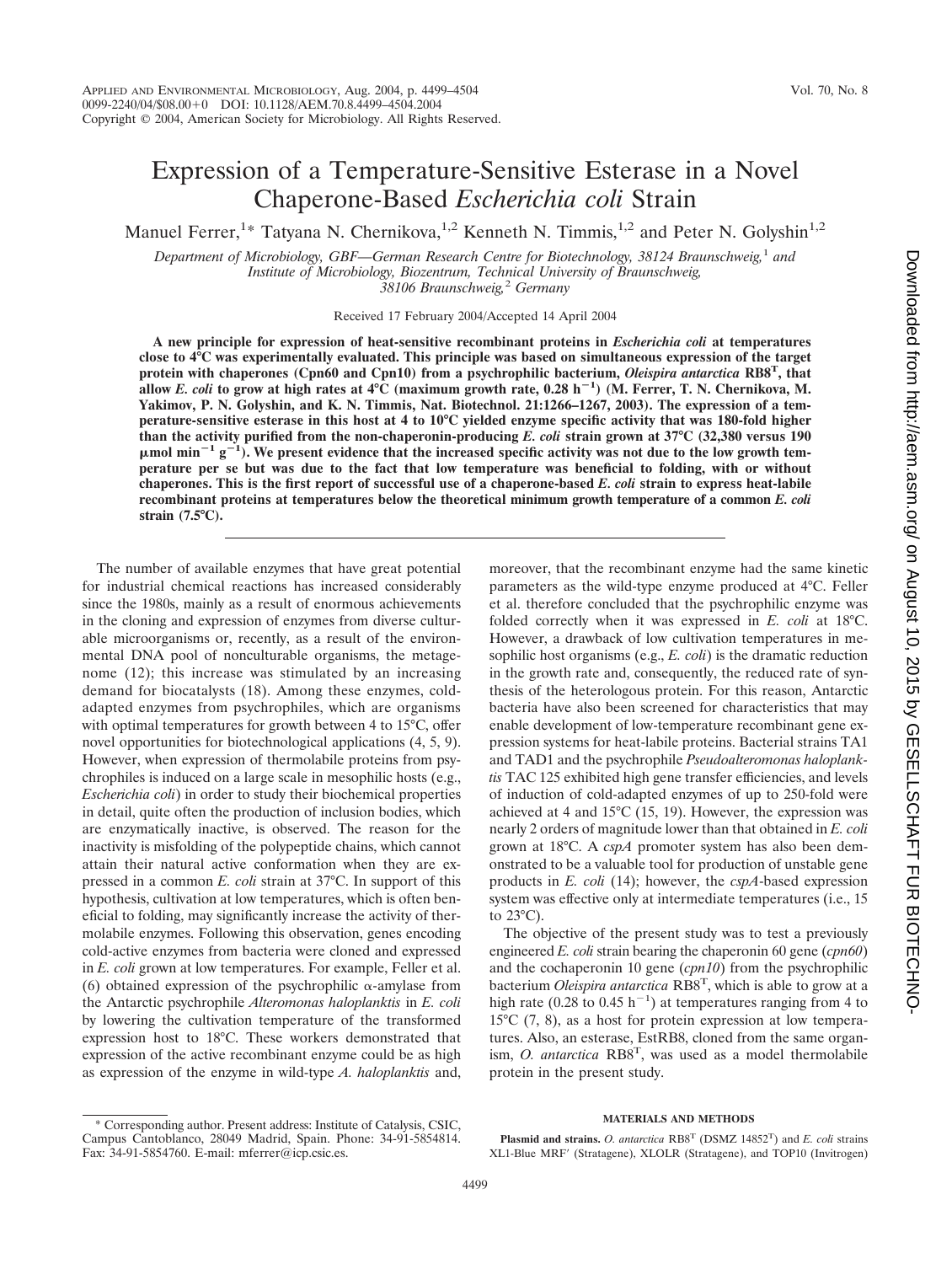| Strain or plasmid                                  | Description                                                                                                                                                                                                                                                                                   | Source and/or reference<br>Yakimov et al. (21) |  |
|----------------------------------------------------|-----------------------------------------------------------------------------------------------------------------------------------------------------------------------------------------------------------------------------------------------------------------------------------------------|------------------------------------------------|--|
| O. antarctica $RB8T$<br>(DSMZ 14852 <sup>T</sup> ) | Marine psychrophilic hydrocarbon-degrading bacterium                                                                                                                                                                                                                                          |                                                |  |
| E. coli XL1-Blue MRF'                              | $\Delta$ (mcrA)183 $\Delta$ (mcrCB-hsdSMR-mrr)173 endA1 supE44 thi-1 recA1 gyrA96 relA1 lac<br>$[F' \text{ } proAB \text{ } lac^qZ\Delta M15 \text{ } Th10 \text{ } (Tet^r)]$ ; used to propagate lambda phages and to<br>screen for esterase                                                 | Stratagene                                     |  |
| E. coli XLOLR                                      | $\Delta$ (mcrA)183 $\Delta$ (mcrCB-hsdSMR-mrr)173 endA1 thi-1 recA1 gyrA96 relA1 lac [F' proAB<br>$lac^{q}Z\Delta M15$ Tn10 (Tet <sup>r</sup> )] Su-(nonsuppressing) $\lambda^{r}$ (lambda resistant); used to obtain<br>pBK1Est from esterase-positive lambda clone after excision procedure | Stratagene                                     |  |
| E. coli TOP10                                      | $F^-$ mcrA $\Delta(mrr\text{-}hsdRMS\text{-}mcrBC)$ $\phi$ 80lacZ $\Delta$ M15 $\Delta$ lacX74 deoR recA1 araD139<br>$\Delta (ara$ -leu)7697 galU galK rpsL (Str <sup>r</sup> )endA1 nupG; used as expression host for<br>pBK1CpnEst                                                          | Invitrogen                                     |  |
| pBK1Est                                            | pBK-CMV (Stratagene) derivative; contains 999-bp fragment coding for EstRB8                                                                                                                                                                                                                   | This study<br>EMBL accession no. AJ606098      |  |
| pCRWT                                              | pCR2.1 plasmid derivative (Invitrogen); harbors <i>cpn10::cpn60</i> gene cassette PCR<br>amplified with oligonucleotides CpnF and CpnR from chromosome of O. antarctica<br>RBS <sup>T</sup>                                                                                                   | This study                                     |  |
| pBK1CpnEst                                         | Derived from pBK1Est and pCRWT; SacI-SaII cpn10::cpn60-containing DNA frag-<br>ment from pCRWT was ligated upstream of estRB8 gene in pBK1Est treated with<br>the same endonucleases                                                                                                          | This study<br>EMBL accession no. AJ606099      |  |

| TABLE 1. Strains and plasmids used in this work |  |  |  |  |  |  |  |  |
|-------------------------------------------------|--|--|--|--|--|--|--|--|
|-------------------------------------------------|--|--|--|--|--|--|--|--|

were maintained and cultivated by using the recommendations of the suppliers and standard protocols described elsewhere (16, 21). The plasmids and strains used in this work are listed in Table 1.

Materials and buffers.  $p$ -Nitrophenyl esters, Fast Blue RR, and  $\alpha$ -naphthyl acetate were purchased from Sigma Chemical Co. (St. Louis, Mo.). Molecular mass markers for sodium dodecyl sulfate (SDS)-polyacrylamide gel electrophoresis (PAGE) were provided by Novagen. DNA restriction and modification enzymes were obtained from New England Biolabs. DNase I grade II was obtained from Boehringer Mannheim. Chaperonins 60 and 10 from *O. antarctica* RB8<sup>T</sup> were expressed in and purified from *E. coli* XLOLR harboring phagemid pPst26 with the *cpn* operon, as described previously (7, 8). GroEL and GroES chaperonins from *E. coli* were provided by Novagen. ATP, chromatographic media, and an LMW calibration kit for native electrophoresis were obtained from Amersham Pharmacia Biotech (Little Chalfont, United Kingdom). For immunodetection, antiserum against a synthetic peptide deduced from N-terminal sequencing of EstRB8 (MKIRPLHDRIVVRRKE) was purchased from SEQLAB (Sequence Laboratories Göttingen GmbH).

**Detection and cloning of EstRB8 in** *O. antarctica* **RB8<sup>T</sup> lambda expression library.** The genome library of *O. antarctica* RB8<sup>T</sup> in bacteriophage lambda was established by using a ZAP Express kit (Stratagene) with *E. coli* XL1-Blue MRF. Esterase-positive clones were detected as follows. After infection of *E. coli* XL1-Blue MRF' and subsequent incubation, plates (22.5 by 22.5 cm) containing about 10,000 phage clones per plate were overlaid with 20 ml of a water solution containing 320  $\mu$ l of  $\alpha$ -naphthyl acetate (20 mg/ml in acetone), 5 mM isopropyl-8-p-thiogalactopyranoside (IPTG), and 320 µl of Fast Blue RR (80 mg/ml in dimethyl sulfoxide). Positive clones exhibiting a brown halo after about 2 h of incubation were picked, and the separate positive clones were isolated after phage particle dilution, *E. coli* infection, and halo detection. From one of the selected phage colonies, the pBK1Est phagemid was derived by using the helper phage excision procedure (Stratagene) and was transferred to *E. coli* XLOLR cells.

**Construction of the gene fusions of** *cpn* **and** *est***RB8.** A DNA fragment containing genes for chaperonin 60 (*cpn60*) and its cochaperonin (*cpn10*) from *O. antarctica* RB8<sup>T</sup> was amplified from the genomic DNA of *O. antarctica* RB8T. Primers Cpn F SacI (5'-AGA GCT CCT AAT ACT TGG GAT CCA ACA GTT G) and CpnR SalI (5-AGT CGA CAC GGT AAG CAG ATC AGG ACA ATG) contained sites for the corresponding endonucleases (underlined). The PCR was performed by using *Taq* polymerase (QIAGEN) and 27 cycles consisting of 95°C for 1 min, 50°C for 45 s, and 72°C for 2 min; the resulting amplicons were gel purified (QiaExII; QIAGEN) and cloned into plasmid pCR2.1 (Invitrogen). A plasmid designated pCRWT derived from the PCR amplicon from the template was extracted and digested with endonucleases SacI and SalI, and the approximately 2-kbp DNA fragments were extracted from the agarose gel, ligated with plasmid pBK1Est that was initially linearized with the same endonucleases (the SacI site was located in the phagemid pBK-CMV multiple-cloning site; SalI cut upstream of the initial Met of EstRB8), dephosphorylated with shrimp alkaline phosphatase (Roche) for 1 h at 37°C, and purified from the agarose gel. The ligation products were electroporated into *E. coli* TOP10 (Invitrogen) as recommended by the supplier, and plasmid pBK1CpnEst harboring the *cpn10*::*cpn60*::*est*RB8 gene fusion was obtained.

**Growth conditions.** *E. coli* strains containing plasmids pBK1Est and pBK1CpnEst were electroporated into *E. coli* TOP10 cells and were grown at the desired temperature in Luria-Bertani medium containing 1 mM IPTG and 50  $\mu$ g of kanamycin per ml.

**Purification of EstRB8 after expression in** *cpn* **and** *cpn***-negative** *E. coli* **strains.** Once the cultures (see above) exhibited the optimal esterase activity, as determined by titrating free fatty acids released by hydrolysis of tributyrin (12, 127, 504, and 1,560  $\mu$ mol min<sup>-1</sup> g<sup>-1</sup> for lyophilized *cpn*-negative *E. coli* cells grown at 37, 30, 20, and 15°C, respectively, and 12, 127, 768, 2,040, 2,304, 2,400, and 2,400  $\mu$ mol min<sup>-1</sup> g<sup>-1</sup> for lyophilized *cpn*<sup>+</sup> *E. coli* cells grown at 37, 30, 20, 15, 10, 8, and 4°C, respectively), bacterial cells were harvested and resuspended in buffer A (50 mM Tris-HCl, pH 9.0) containing one protease inhibitor cocktail tablet (Roche) and DNase I grade II, incubated on ice for 30 to 45 min, and then sonicated for 4 min (total time). The soluble fraction was separated from insoluble debris by centrifugation (10,000  $\times$  g, 30 min, 4°C), dialyzed overnight against buffer A, concentrated by ultrafiltration on a Centricon YM-10 membrane (Amicon, Millipore) to obtain a total volume of  $2,000$   $\mu$ l, and applied to an ion-exchange chromatography Mono-Q HR 10/10 column that was preequilibrated with buffer A. Proteins were eluted with an increasing NaCl gradient (0 to 1 M) in the same buffer for 200 min at a rate of 0.5 ml/min. Fractions that eluted at about 0.3 M NaCl were pooled and dialyzed against buffer B [50 mM Tris-HCl (pH 9.0), 1 M (NH<sub>4</sub>)<sub>2</sub>SO<sub>4</sub>]. Then 1,000  $\mu$ l of a Centricon YM-10-concentrated and filtered (pore size,  $0.22 \mu m$ ) sample containing esterase was loaded on a Resource 15PHE hydrophobic chromatography column (PE 4.6/100) that was previously equilibrated with buffer B. The column was washed with a decreasing linear  $(NH_4)_2SO_4$  gradient (1.0 to 0 M in of 25 ml [total volume]), and desorption of the remaining bound esterase was performed with 10 ml of buffer C (10 mM Tris-HCl buffer, pH 9.0). A flow rate of 0.5 ml/min was used. The active fractions were pooled, dialyzed overnight at 4°C against buffer D (10 mM Tris-HCl [pH 7.0], 150 mM NaCl), and concentrated by ultrafiltration on a Centricon YM-10 membrane to obtain a total volume of 1 ml. The sample was purified further by using a Superose 12 HR 10/30 gel filtration column preequilibrated with buffer D at a flow rate of 0.4 ml/min. The purified recombinant esterase was dialyzed against buffer A and stored at  $-20^{\circ}$ C at a concentration of 50  $\mu$ M until it was used; 0.5 to 1.2 mg of EstRB8 (depending on the culture temperature) was obtained from 94 mg of crude *E. coli* extract, and the level of recovery was about 25.6% (wt/wt). When SDS-PAGE and native PAGE were used, a single component with a molecular mass of ca. 35,000 Da was detected. The N-terminal amino acid sequence of the purified esterase was MKIRPLHDRIVVRRKE, which is identical to amino acid residues 1 to 16 in the deduced sequence of EstRB8.

**Level of expression of** *est***RB8.** For quantification of protein expression, cell extracts, prepared as described above, were examined by using SDS-PAGE with 12 to 15% (vol/vol) acrylamide. Proteins in the gel were stained with Coomassie brilliant blue R-250, and the gel region corresponding to the EstRB8 size was examined for rough estimation of the quantity of the expressed protein in the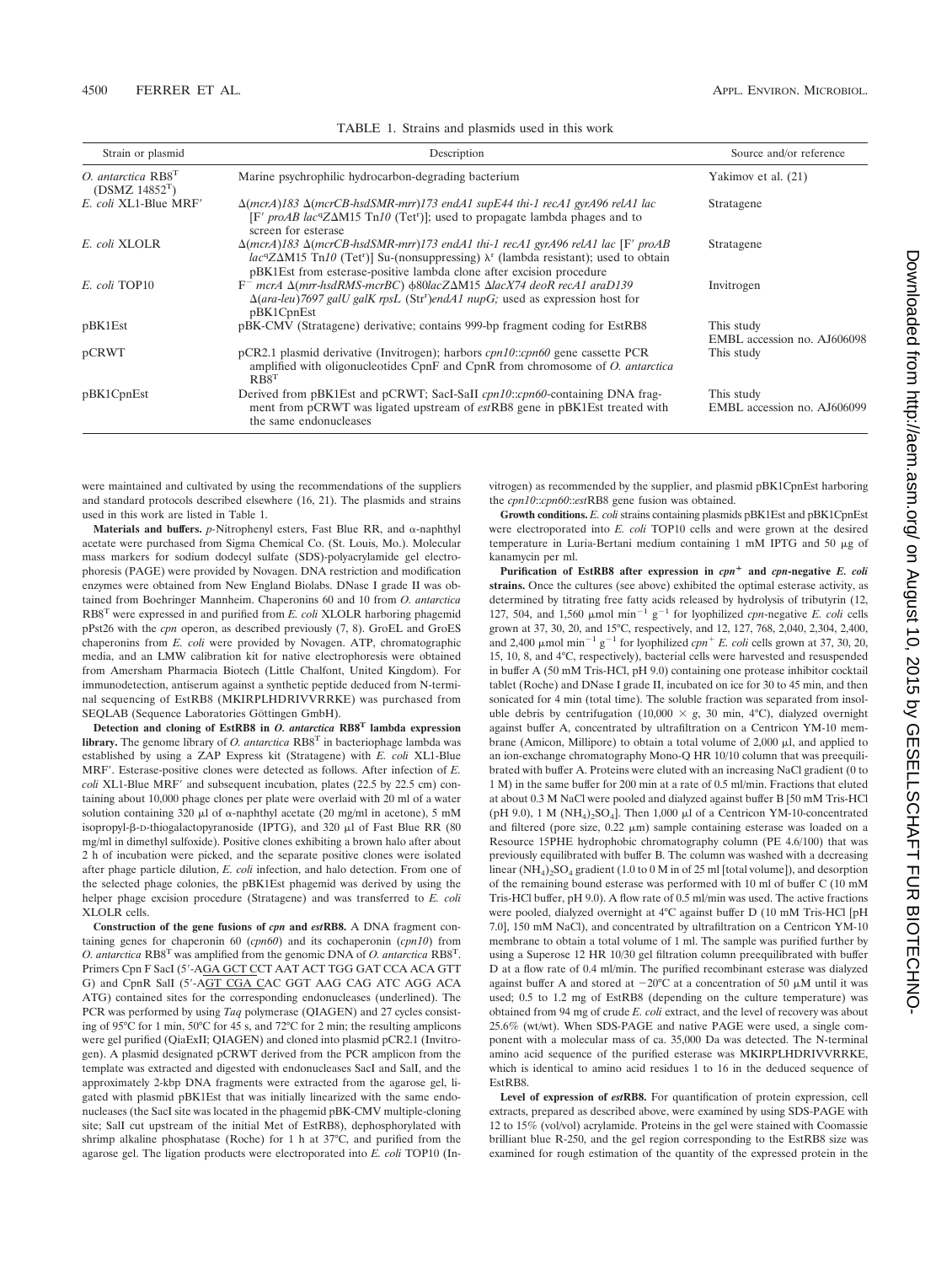total protein fraction. A Molecular Dynamics densitometer was used to scan the Coomassie brilliant blue-stained gel, and ImageQuant software was used to quantify the intensity of the bands by volume integration. When necessary, esterasespecific antibodies were used for immunodetection after Western blotting.

**Esterase assay.** Esterase activity was assayed spectrophotometrically by using *p*-nitrophenyl esters ranging from acetate to palmitate as substrates as described elsewhere (13), with small modifications. Briefly, the enzyme activity was assayed by addition of 5  $\mu$ l of a solution containing esterase (50  $\mu$ M) to 150  $\mu$ l of a 16 mM *p*-nitrophenyl ester (Sigma) stock solution (in isopropanol) in 2,850  $\mu$ l of a mixture containing the appropriate buffer (0.1 M citrate [pH 5.5], 0.1 M morpholineethanesulfonic acid [MES] [pH 5.5 to 7.0], 0.1 M HEPES [pH 7.0 to 8.0], 0.1 M Tris-HCl [pH 8.0 to 9.0], or 0.1 M glycine-NaOH [pH 9.0 to 10.5]), 15% acetonitrile, and 0.038 mM Triton X-100 at temperatures ranging from 4 to 50°C. The esterase reaction was monitored at 405 nm. One unit of enzymatic activity was defined as the amount of protein that released  $1 \mu$ mol of *p*-nitrophenoxide per min from *p*-nitrophenyl ester at the temperature and pH used. All values were determined in triplicate and were corrected by taking into consideration the autohydrolysis of the substrate. Unless indicated otherwise, the standard esterase assay used in the present study was performed at 20°C in 100 mM Tris-HCl buffer (pH 9.0) with 0.8 mM *p*-nitrophenyl butyrate (*p*-NPB) as the substrate. Hydrolytic activity was also determined by using lyophilized cells by titrating free fatty acids released by hydrolysis of tributyrin by using the pH-stat method (17). The hydrolysis of tributyrin was assayed titrimetrically with a pH-stat (model DL50; Mettler) by using 0.01 M NaOH as the titrant. The reaction mixture (20 ml) contained 65.6 mM substrate, 0.15 M NaCl, and 0.09% (vol/vol) acetonitrile. One unit of lipase activity was defined as the amount of enzyme that liberated  $1 \mu$ mol of free fatty acid per min.

The thermostability was estimated by preincubating the enzyme in 100 mM Tris-HCl (pH 9.0) at temperatures ranging from 4 to 50 $^{\circ}$ C. Aliquots (100  $\mu$ l) were removed at different times, and the remaining esterase activity was measured by the standard esterase assay after the substrate (*p*-NPB) was added. The kinetic parameter  $(k_{\text{cat}}/K_M)$  was determined at temperatures ranging from 4 to 70°C. The substrate was *p*-NPB at concentrations of 10, 25, 50, 75, 100, 150, 200, 250, 300, and 400 mM in 100 mM Tris-HCl buffer (pH 9.0). Initial velocity values were fitted to the Hanes transformation of the Michaelis-Menten equation.

**Assays and other methods.** The protein concentration was determined by the Bradford dye-binding method with a Bio-Rad protein assay kit by using bovine serum albumin as the standard (3). SDS-PAGE and native electrophoresis were performed as described by Laemmli (11). The temperature-induced unfolding was monitored by measuring the loss of secondary structure by means of peptide ellipticity at 220 nm. Circular dichroism spectra of EstRB8 (0.3 mg/ml) in Tris-HCl buffer (100 mM, pH 9.0) were measured with a Jasco J-720 spectropolarimeter equipped with a constant-temperature cell holder at temperatures ranging from 4 to 50°C. Spectra were measured in standard buffer by using a 0.1-cm cell.

**Accession numbers.** The nucleotide sequences of pBK1Est (harboring the esterase gene alone) and pBK1CpnEst (containing the fusion *cpn10*::*cpn60*:: *est*RB8) have been deposited in the EMBL/GenBank/DDBJ databases under accession numbers AJ606098 and AJ606099, respectively.

### **RESULTS**

**Detection and subcloning of EstRB8 in lambda expression library of** *O. antarctica* **RB8<sup>T</sup> .** An intracellular esterase (EstRB8) was detected after screening of the genomic DNA library of *O. antarctica* RB8T , established in *E. coli*, by using --naphthyl acetate and Fast Blue RR (for details see Materials and Methods). Sequence analysis of the positive clone revealed an open reading frame consisting of 1,450 nucleotides that encode a protein (EstRB8) that contains 333 amino acids and has a theoretical molecular mass of 36,666 Da and a deduced isoelectric point of 5.58. Sequencing of the cloned fragment confirmed that the levels of identity and similarity of the deduced amino acid sequence of the cloned enzyme to sequences of known ester hydrolases classified in different families were low. Thus, EstRB8 had 37% amino acid identity to the lipase from *Pseudomonas aeruginosa* PAO1 (accession no. AAG06337) (the amino acid similarity to this top hit was not greater than 50%), 36% amino acid identity to triacylglycerol lipase from

*Moraxella* sp. (accession no. P24640), 37% amino acid identity to triacylglycerol lipase from *Moritella marina* (accession no. AAK07450), and 34% amino acid identity to triacylglycerol lipase from *Psychrobacter immobilis* (accession no. CAA47949). The esterase seemed to belong to the alpha/beta hydrolase superfamily, because it contained the sequence motif Gly-X-Ser-X-Gly from residues 151 to 155, which is found in most serine hydrolases belonging to this superfamily (10). The catalytic triad should be formed by Ser-119, Asp-248, and His-276 according to a comparison with the Ser-Asp-His catalytic triad of other esterases and lipases (2).

**Construction of gene fusions of** *cpn* **and** *est***RB8.** The objective of the present study was to test a previously engineered *E. coli* strain that contained *cpn60* and *cpn10* genes from *O. antarctica*  $RB8<sup>T</sup>$  and that was able to grow at  $4<sup>°</sup>C$  (maximum growth rate  $\lbrack \mu_{\max} \rbrack$ , 0.28 h<sup>-1</sup>) (7, 8) as a host for gene expression at low temperatures. An *E. coli cpn10*::*cpn60*::*est*RB8 strain containing a single DNA fragment with *cpn60*, *cpn10*, and *est*RB8 from *O. antarctica* RB8T (for details see Materials and Methods) was grown at 37, 30, 20, 15, 10, 8, and 4°C (at these temperatures the  $\mu_{\text{max}}$  values were determined to be 1.42, 0.88, 0.49, 0.45, 0.36, 0.30, and 0.28  $h^{-1}$ , respectively), and the level of expression of *est*RB8 and the specific activity of purified EstRB8 for hydrolysis of *p*-NPB were measured. As shown in Table 2, the maximum esterase activity was observed after growth at 4 to 10°C ( $\sim$ 32,380  $\mu$ mol min<sup>-1</sup> g<sup>-1</sup>), whereas at 15, 20, 30, and 37°C the specific activities were 15, 32, 81, and 95% lower, respectively (27,523, 10,362, 1,714, and 162  $\mu$ mol  $\min^{-1}$  g<sup>-1</sup>). SDS-PAGE (Fig. 1) and immunoblotting with anti-EstRB8 antibody (data not shown) revealed that the levels of expression of *est*RB8 in *cpn E. coli* were similar at temperatures ranging from 4 to 37 $\degree$ C (25 to 50  $\mu$ g/mg) (Table 2). As the data show, the same amount of protein exhibited to 200 fold more activity at 4 to 10°C, which may indicate the presence of more highly folded species in EstRB8 expressed at 4 to 10°C.

Comparative analysis of  $E$ ,  $\text{coli } \text{c} \text{p} \text{n}^+$  and  $\text{c} \text{p} \text{n}$ -negative **strains for production of active thermolabile esterase.** The results described above may have practical implications for developing additional expression capability in *E. coli* at low temperatures. To determine the advantage of using a *E. coli*  $cpn<sup>+</sup>$  strain based on its ability to produce active thermolabile proteins, we examined the expression and levels of activity of EstRB8 in (i) *E. coli* expressing pBK1Est grown at 37°C and suboptimal temperatures (15 to 30°C) and (ii) *E. coli* expressing pBK1Est grown at 37°C and induced with IPTG at temperatures shifted from 4 to 20°C. These two methods, which are normally used when workers are trying to express psychrophilic genes, were compared by using the chaperonin-based system.

For expression of *est*RB8 in an *E. coli cpn*-negative strain, plasmid pBK1Est was transferred to *E. coli* TOP10 cells, which were grown at 37, 30, 20, and 15 $^{\circ}$ C (the  $\mu_{\text{max}}$  values were determined to be 1.0, 0.90, 0.22, and 0.15  $h^{-1}$ , respectively) in Luria-Bertani medium containing 1 mM IPTG and 50  $\mu$ g of kanamycin per ml. Temperatures of  $\leq 10^{\circ}$ C were not evaluated due to the inability of E. coli to grow ( $\mu_{\text{max}}$ , <0.02 h<sup>-1</sup>). Figure 1 shows that the *E. coli cpn*-negative strain grown at temperatures ranging from 15 to 37°C expressed EstRB8 at similar levels (25 to 50  $\mu$ g/mg of proteins [Table 2]), like the *cpn*<sup>+</sup> strain. In addition, as Table 2 shows, when EstRB8 was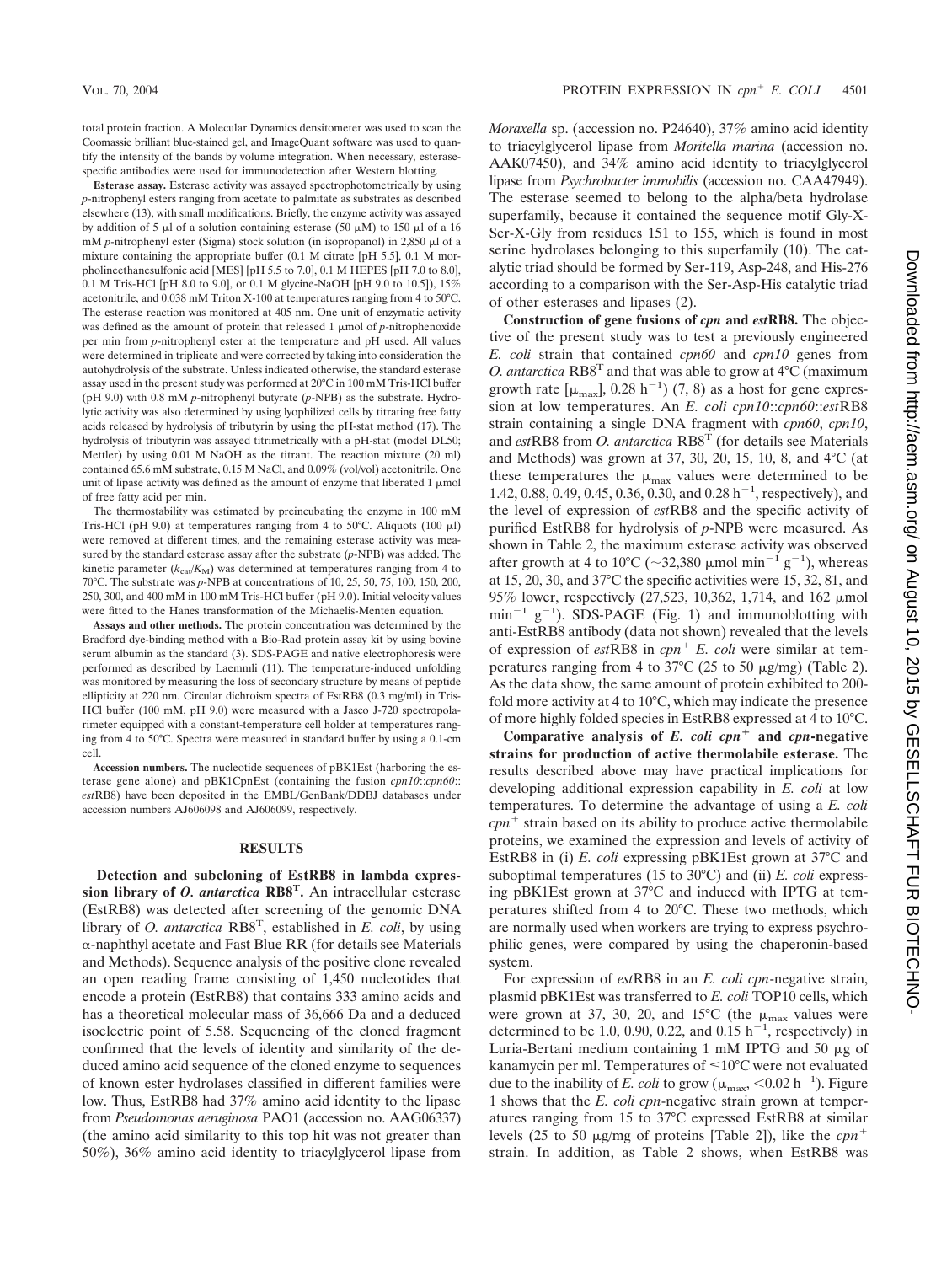| Growth<br>temp<br>$(^{\circ}C)$ |                                         | E. coli/pBK1Est    | E. coli/pBKCpnEst without              |                    |                                              |                     |  |
|---------------------------------|-----------------------------------------|--------------------|----------------------------------------|--------------------|----------------------------------------------|---------------------|--|
|                                 | Without esterase induction <sup>a</sup> |                    | With esterase induction <sup>b</sup>   |                    | esterase induction <sup><math>a</math></sup> |                     |  |
|                                 | Expression of EstRB8<br>$(\mu g/mg)^c$  | Esterase sp $actd$ | Expression of EstRB8<br>$(\mu g/mg)^c$ | Esterase sp $actd$ | Expression of EstRB8<br>$(\mu g/mg)^c$       | Esterase sp $actd$  |  |
| 37                              | $25 - 50$                               | 179                | $25 - 50$                              | 184                | $25 - 50$                                    | 162                 |  |
| 30                              | $25 - 50$                               | 1,894              | $25 - 50$                              | 1,800              | $25 - 50$                                    | 1,714               |  |
| 20                              | $25 - 50$                               | 7.518              | $25 - 50$                              | 9.636              | $25 - 50$                                    | 10,362              |  |
| 15                              | $25 - 50$                               | $23.270^e$         | $25 - 50$                              | 22,375             | $25 - 50$                                    | $27,523^{f}$        |  |
| 10                              | ND <sup>g</sup>                         | ND.                | $12 - 20$                              | 1,188              | $25 - 50$                                    | $31,488^h$          |  |
| 8                               | ND.                                     | ND.                | 1.2                                    | 850                | $25 - 50$                                    | 32,380 <sup>h</sup> |  |
|                                 | ND                                      | ND                 | < 0.1                                  | 239                | $25 - 50$                                    | 32,380 <sup>h</sup> |  |

TABLE 2. Summary of the biochemical and growth characteristics of clones containing *est*RB8

*<sup>a</sup>* An *E. coli* strain harboring pBK1Est (without *cpn60* and *cpn10*) or pBKCpnEst (with *cpn60* and *cpn10*) was grown directly at temperatures ranging from 4 to 37°C

An *E. coli* strain harboring pBK1Est (without *cpn60* and *cpn10*) was grown at 37°C (optical density, 1.0), and esterase activity was induced by addition of IPTG (1

mM) after incubation at suboptimal temperature (37 to 4°C).<br>
<sup>c</sup> Level of expression (in micrograms of EstRB8/per milligram of total protein) in *E. coli* cell extract (for details see Materials and Methods).<br>
<sup>d</sup> Specifi

 $f$  Growth rate, 0.45 h<sup>-1</sup>.

 $^f$  Growth rate, 0.45 h<sup>-1</sup>.<br><sup>g</sup> ND, no growth or growth rate lower than 0.02 h<sup>-1</sup> <sup>g</sup> ND, no growth or growth rate lower than  $0.02 h^{-1}$ .<br><sup>h</sup> Growth rate, 0.28 to 0.36  $h^{-1}$ .

.

produced in the *cpn* strain, the specific activity was minimal after expression at 37°C (190  $\mu$ mol min<sup>-1</sup> g<sup>-1</sup>, 180-fold lower than the specific activity purified from the  $E$ . *coli cpn*<sup>+</sup> strain grown at 4 to 10°C) and maximal at 15°C (23,270  $\mu$ mol min<sup>-1</sup>  $\mathrm{g}^{-1}$ ). As the data show, the *cpn*<sup>+</sup> strain grown at 4 to 10°C gave 28% more activity than the *cpn*-negative strain at 15°C (Table 2) and grew more effectively at low temperatures (the  $\mu_{\text{max}}$ values were 0.28 to 0.45 h<sup>-1</sup> for the  $cpn^+$  strain grown at 4 to 10°C, compared to 0.15 h<sup>-1</sup> for the *cpn* strain grown at 15°C).

In a second set of experiments, an *E. coli* strain harboring pBK1Est was grown at 37°C and then incubated at suboptimal temperatures (4, 8, 10, 15, 20, and 30°C), and esterase activity was induced by addition of IPTG (1 mM). As shown in Table 2, when cells pregrown at 37°C were transferred to 15°C, the esterase activity for hydrolysis of *p*-NPB was maximal (22,375  $\mu$ mol min<sup>-1</sup> g<sup>-1</sup>) and similar to that found for EstRB8 purified from *E. coli cpn*<sup>+</sup> and *cpn*-negative cells cultured at  $15^{\circ}$ C (27,523 and 23,270  $\mu$ mol min<sup>-1</sup> g<sup>-1</sup>, respectively). Induction temperatures of  $\leq 10^{\circ}$ C correlated to low expression and activity levels; e. g., at 4°C the specific esterase activity was approximately 1% of that found at 15°C (239 versus 22,375  $\mu$ mol min<sup>-1</sup> g<sup>-1</sup>). This may correlate with the inability of *E*. *coli* to adequately express EstRB under these conditions  $\left($  < 0.1  $\mu$ g/ $\mu$ g at 4°C after induction with IPTG) (Fig. 1), which seems to be negative in terms of the total esterase activity in the cells.

*O. antarctica* **chaperonins do not assist with the proper folding of EstRB8.** It has been reported previously that coexpression of the GroEL/GroES molecular chaperones improves proper folding of the product proteins (1). Thus, to determine whether the high level of EstRB8 activity was caused by a lower expression temperature or chaperonin-mediated refolding, chemically denatured EstRB8 incubated in the presence of 6 M urea for 12 h at 4°C or purified esterase from cells grown at 37°C (~180 µmol min<sup>-1</sup>  $g^{-1}$ ) was incubated in vitro at temperatures ranging from 4 to 30°C with pure Cpn60 and Cpn10 from *O. antarctica* (7) and ATP in refolding buffer (50 mM morpholinepropanesulfonic acid [MOPS] [pH 7.0], 50 mM  $MgCl<sub>2</sub>$ , 50 mM KCl). It has been demonstrated previously that

*Oleispira* chaperonins can efficiently refold chemically denatured polypeptides (i.e., bovine rhodanese and porcine lactate dehydrogenase), like other GroEL homologues (7, 8, 20). The esterase solution (50  $\mu$ M purified enzyme in refolding buffer) was equilibrated with Cpn60 (100  $\mu$ M) and different concentrations of Cpn10 (50 to 200  $\mu$ M), and the recovery of esterase activity was measured after various incubation times (2 to 48 h) at 4 to 30°C after addition of 1 mM ATP. The activity was measured at 20°C by using the standard esterase assay and



FIG. 1. SDS-PAGE analysis of cell extracts of *E. coli cpn* and *cpn* strains. From left to right, the lanes contained molecular weight markers (MW), *E. coli cpn* cells grown at 37°C, *E. coli cpn* cells grown at 15°C, *E. coli cpn* cells induced at 37°C and then 15°C, *E. coli cpn* cells induced at 37°C and then 4°C, *E. coli cpn* cells grown at 37°C, *E. coli cpn* cells grown at 4°C, and pure esterase. The asterisks and arrowheads indicate the positions of Cpn60/Cpn10 and EstRB8, respectively. Each lane contained  $10 \mu$ g of protein.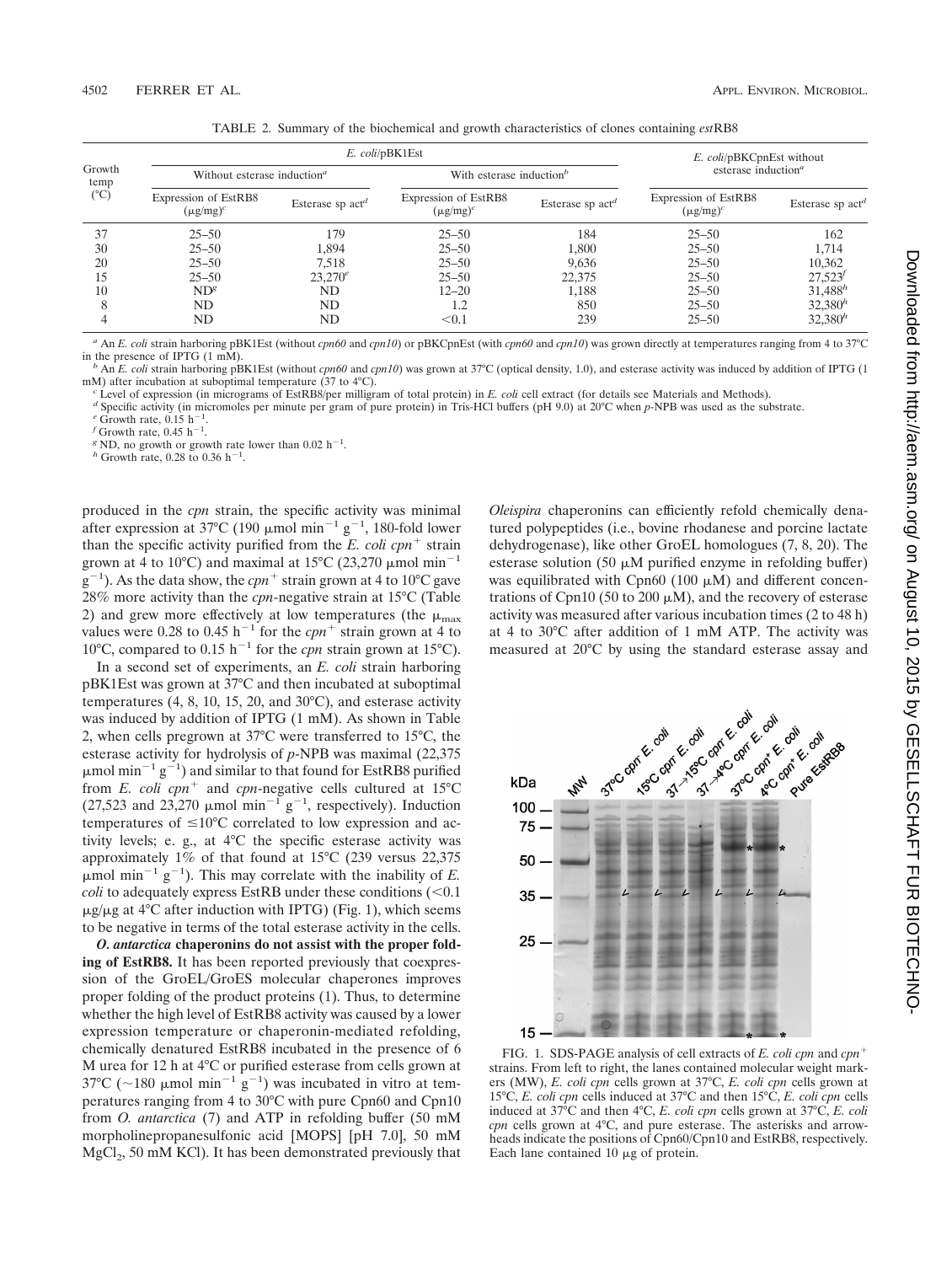*p*-NPB as the substrate. The results of our experiments showed that the EstRB8 activity did not increase after incubation at a low temperature (4°C) or an intermediate temperature (30°C) with *Oleispira* chaperones and ATP, exhibiting the initial specific activity value (180  $\mu$ mol min<sup>-1</sup> g<sup>-1</sup>). Similar results were obtained when the refolding experiments were carried out in the presence of GroEL and GroES chaperonins from *E. coli*. We also observed that after dialysis of urea-denatured EstRB8 against buffer A overnight at 4°C, esterase could not be successfully folded, since the activity of EstRB8 did not improve.

**Coexpression of** *Oleispira* **chaperonins did not affect the catalytic properties of EstRB8.** We also determined whether the coexpression of chaperonins affected the catalytic properties of EstRB8. To do this, the substrate specificity and biochemical properties of the esterases purified from (i) *E. coli* cells expressing pBK1Est grown at 37°C, (ii) *E. coli* cells expressing pBK1Est grown at 37°C and then transferred to 15°C, and (iii) *E. coli* cells expressing pBK1CpnEst grown at 4°C were compared. We found that esterases purified from the three *E. coli* variants were able to hydrolyze *p*-nitrophenyl esters (butyrate  $>$  caproate  $>$  propionate  $>$  acetate  $\gg$  caprate  $\gg$  laurate  $\gg$  palmitate at a similar ratio [98:61:31:29: 5:2:1]); however, esterase purified from  $cpn$ <sup>+</sup> cells grown at 4°C was more efficient than the esterases purified from *cpn*negative cells grown at 37 and 15°C (32,380 versus 190 and 22,375  $\mu$ mol min<sup>-1</sup> g<sup>-1</sup> for hydrolysis of *p*-NPB, respectively). Short acylglycerols, triolein, and olive oil were not good substrates for *O. antarctica* esterase, suggesting that the enzyme is an esterase rather than a lipase. The best physiological efficiency of EstRB8 produced at 4°C in *E. coli cpn10*::*cpn60*:: *est*RB8 for hydrolysis of *p*-NPB was observed at 4 to 10°C, similar to the enzyme purified at 37 or 15°C. However, EstRB8 produced at  $4^{\circ}$ C in the *E. coli cpn*<sup>+</sup> strain was significantly more efficient and had  $k_{\text{cat}}/K_m$  values, measured at 4°C, that were approximately 110- and 2.4-fold higher than those of the enzyme produced at 37°C (0.6 s<sup>-1</sup> mM<sup>-1</sup> versus 65.9 s<sup>-1</sup>M<sup>-1</sup>) and  $15^{\circ}$ C (26.5 s<sup>-1</sup> M<sup>-1</sup> versus 65.9 s<sup>-1</sup> M<sup>-1</sup>), respectively. The pH and temperature optima (pH 8.5 to 9.5, 24°C), thermostability ( $\leq$ 1 min at 50°C, 3 min at 40°C, 7 min at 35°C, 197 min at  $20^{\circ}$ C, and  $>600$  min at temperatures below 18 $^{\circ}$ C), and midpoint for thermal denaturation measured by circular dicroism  $(\sim 27^{\circ}C)$  were similar independent of the growth temperature and the plasmid used for *est*RB8 expression.

To assess whether esterase was folded more correctly at low temperatures, the secondary-structure content was determined by far-UV circular dicroism. Far-UV circular dicroism spectra at 4 to 50°C for each esterase were recorded. EstRB8 variants exhibited typical  $\alpha/\beta$  mixed-type circular dichroism spectra with a negative peak at 210 to 220 nm (data not shown). As Fig. 2 shows, the relative peptide ellipticity at 220 nm, and thus the helical structure content, of EstRB8 purified from the *E. coli cpn*<sup>+</sup> strain grown at  $4^{\circ}$ C was 1.6-, 2-, and 2.6-fold higher than the values obtained after cultivation at 20, 30, and 37°C, respectively, when either parental  $(cpn)$  or recombinant  $(cpn^+)$ cells were used. Based on these observations and the findings of Yang et al. (22), we concluded that EstRB8 had a more helical structure and thus folded more efficiently when it was expressed at 4°C, and this may correlate with higher esterase activities (see above). This, together with the low activity if the



FIG. 2. Analysis of the secondary structure by far-UV circular dicroism. Far-UV circular dicroism spectra at 4 to 50°C for pure EstRB8 from *E. coli* bearing pBK1CpnEst grown at 4°C (<sup>•</sup>), 20°C (○), 30°C  $(\nabla)$ , or 37°C ( $\nabla$ ) were recorded, and the relative ellipticity at 220 nm was measured. The conditions used are described in Materials and Methods. The ellipticity at 220 nm obtained with the EstRB8 produced in *E. coli* grown at 4°C was assumed to be 100%. The three sets of data corresponding to EstRB8 purified from *E. coli* expressing plasmid pBK1CpnEst or pBK1Est at 20, 30, and 37°C were statistically equivalent, and only the data for pBK1CpnEst are shown.

enzyme was expressed at temperatures higher than 20°C, clearly indicated the cold-adapted phenotype of EstRB8.

## **DISCUSSION**

The present study demonstrated for first time that a coldresistant (due to psychrophilic chaperonins) *E. coli* strain might successfully be employed to express heat-labile recombinant proteins at temperatures below 15°C. We proved this by studying *E. coli* bearing a plasmid with a psychrophilic esterase-psychrophilic chaperonin gene fusion. This *E. coli* strain grew at temperatures ranging from 4 to 15°C at high rates  $(\mu_{\text{max}}$ , 0.28 to 0.45 h<sup>-1</sup>). The EstRB8 purified from this recombinant strain was up to 180-fold more active than the enzyme purified from a common *E. coli* strain grown at 37°C. In addition, the level of expression of the target protein (Fig. 1 and 2) and its biochemical properties were not affected by coexpression of *cpn*. Although it is well known that many proteins are more soluble in *E. coli* when the bacteria are cultured at a low temperature (i.e., 16 to 18 $^{\circ}$ C) (6, 14), we demonstrated that the *E. coli cpn*<sup>+</sup> strain was more efficient (in terms of rate of production and protein expression) than a common *E. coli* strain grown at suboptimal temperatures or after induction of 37°C-pregrown cultures at lower temperatures (Table 2 and Fig. 1 and 2). The use of this approach may be an attractive alternative to existing methodologies for expression of thermosensitive proteins in mesophilic hosts in order to improve the solubility and activity of thermosensitive recombinant proteins, which otherwise are produced in an insoluble form in *E. coli* at 37°C. The results of the refolding experiments also demonstrated that the high level of activation of EstRB8 directly correlated with the low growth temperature rather than with the chaperonin-mediated folding. However, this finding does not exclude the possibility that other thermosensitive polypeptides that require fold-catalyzing proteins,